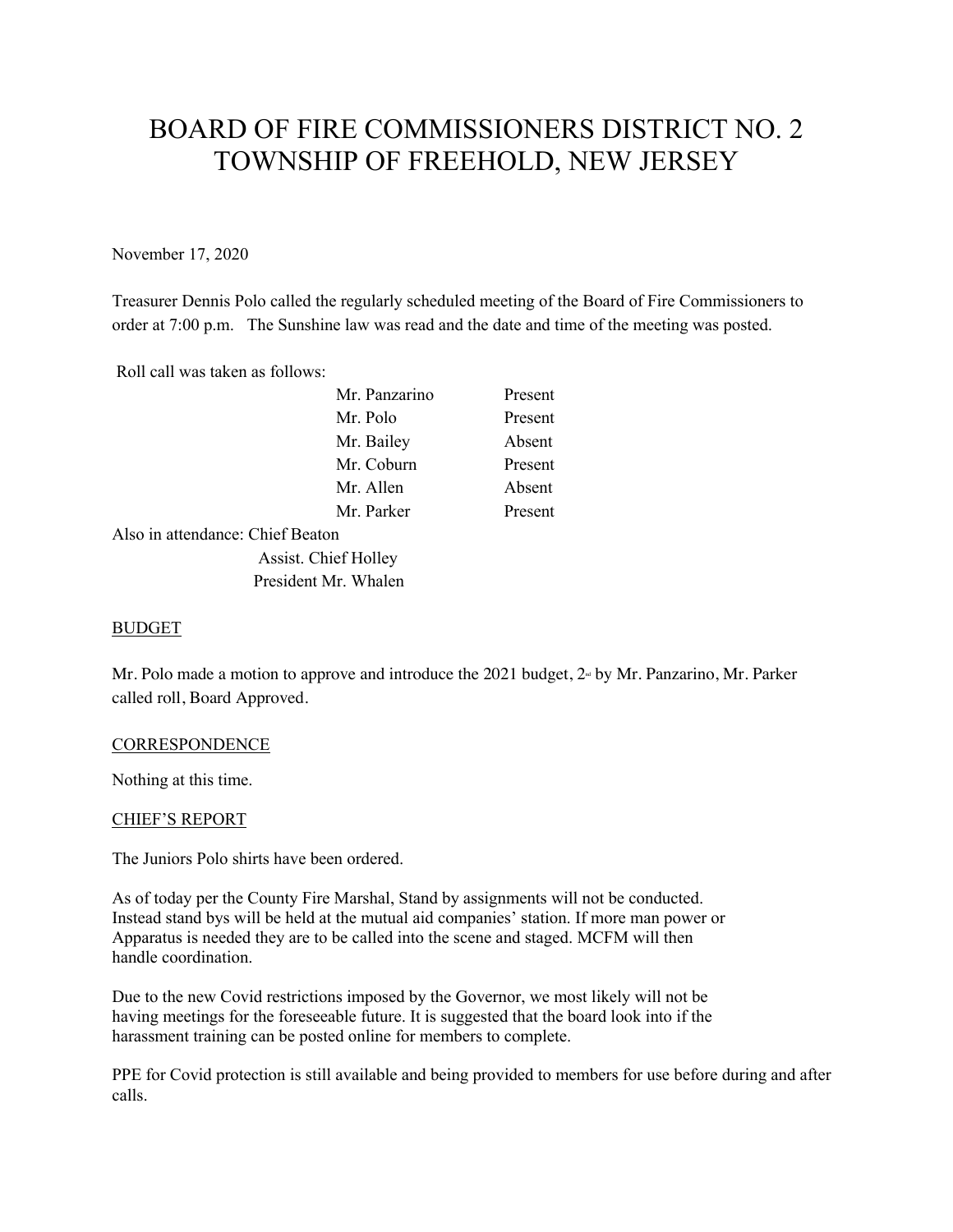New applicants continue to come into the company despite the COVID situation. Since the beginning of the year we have brought in 8 members, and gear has been ordered.

# RADIO AND ALARM

Nothing at this time.

# BUILDINGS

Mr. Panzarino made a motion to approve Design Plus for the Pond Road Firehouse project, 2<sup>nd</sup> by Mr. Coburn, roll was called Board Approved.

Mr. Coburn made a motion to approve

# INSURANCE

Benefits for Mr. Saks are being worked on.

# MAINTENANCE

'67 Service complete with new tires

'73 Scheduled for yearly service

'74 Pump issues repaired

'75 Yearly service completed, LED pump panel and exterior lights in progress, new turbo on order and will be going to Campbell for repairs when parts come in.

'76 Yearly service started, LED pump panel and exterior lights complete

'77 Cab step brackets repaired and reinstalled, will be going over defect list from yearly service to advise on future repairs.

'88 Yearly service complete with new tires, delivered to Ken's Auto Body for repairs, expected return 11/20. Estimates for light bar and running board from East Coast. Mr. Polo will be meeting with lettering company.

Pump defects – '74 complete,'77 and '76 delayed due to 16-2-75 being out of service Ladders – 3 ladders were sent to Blaze for repairs

Equipment – Green Blade completed service on all tools at Pond Rd., moving to Daniels Way on Tuesday and Main base to follow. Will also be servicing snow blowers and large generators.

Mr. Coburn made a motion to approve lights for '88 for the amount of \$2,891.30, 2<sup>nd</sup> by Mr. Polo, roll was called, Board Approved.

# OLD BUSINESS

Concrete- the bid was awarded to Helios with the understanding that the work won't begin until April 2021. Mr. Panzarino made a motion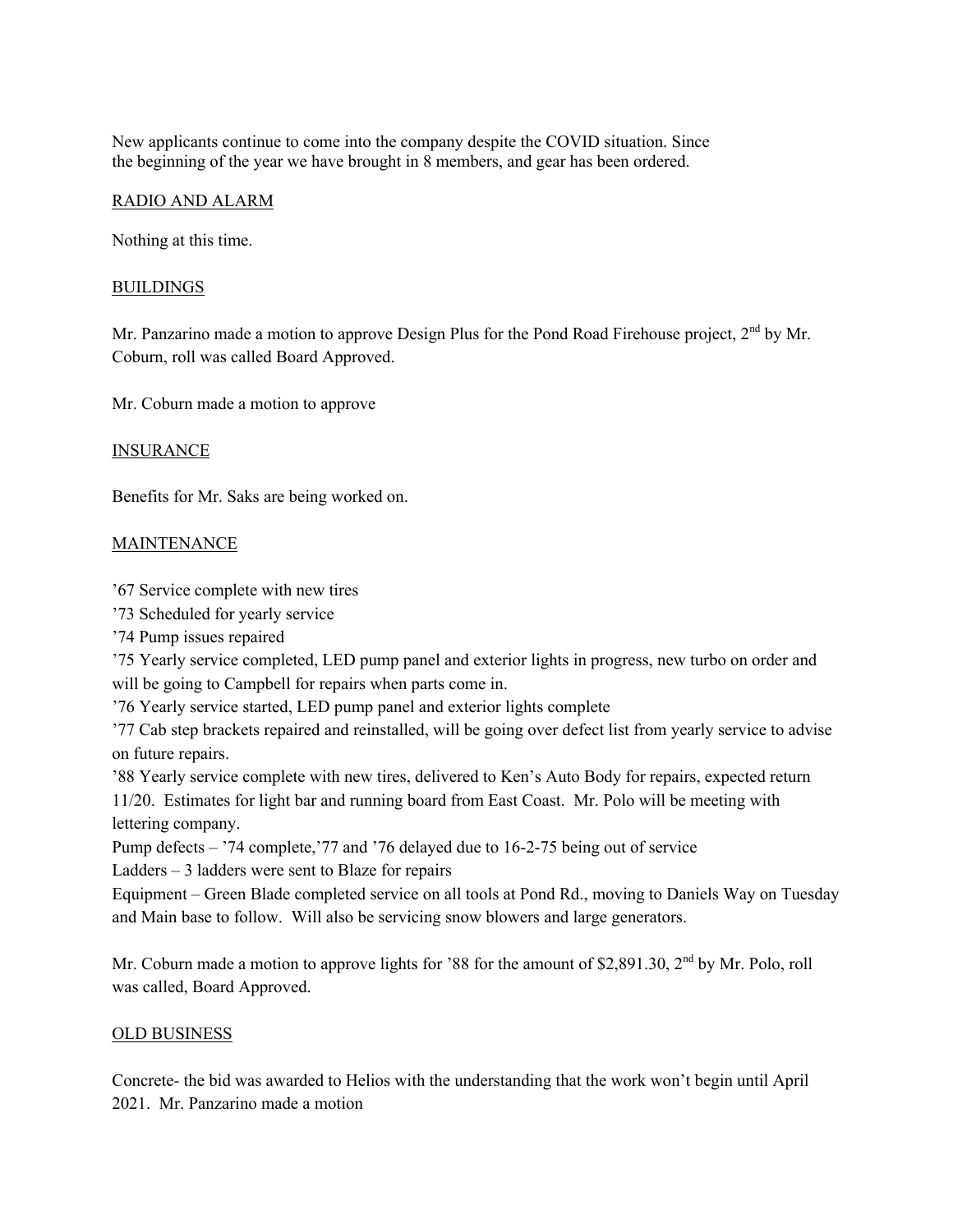Harassment training- due to the pandemic training will have to be done online.

New Truck- Campbell is estimating arrival of June or July 2021

Boat and trailer should arrive within a couple of weeks.

Chief's vehicle should arrive around June 15, 2021

New Hose and Nozzles were ordered.

5 yr. plan is still in progress.

Signs- Mark O Lite- Mr. Polo finalized the proposal with Mark O Lite, Commissioners will be responsible for installing the post with concrete.

RFID- Mr. Reilly still waiting for the company to get back to him with prices.

Architect for Daniels Way Commissioner Room – Joseph from Pallante Design was at the meeting, the proposal for the new commissioners meeting room at Daniels Way is \$23,500.00 which includes schematic plans, inclusive of civil engineer and survey. Mr. Panzarino made a motion,  $2<sup>nd</sup>$  by Mr. Coburn to accept the proposal, roll was called, Board Approved.

Gas Meters – Mr. Polo made a motion to purchase 2 six gas meters for the Chief vehicles,  $2<sup>nd</sup>$  by Mr. Panzarino, roll was called, Board Approved.

All other gas meters were tabled to next meeting.

### NEW BUSINESS

Nothing at this time.

## TREASURER

Checking Acct. \$6,516.28 Savings Acct. \$870,239.07 CD \$1,266,977.98

| Check# |               |          |
|--------|---------------|----------|
|        | 11415 JCP&L   | \$701.14 |
|        | 11416 NJNG    | \$82.67  |
|        | 11417 Optimum | \$580.50 |
|        | 11418 Staples | \$272.94 |
|        | 11419 Verizon | \$385.57 |